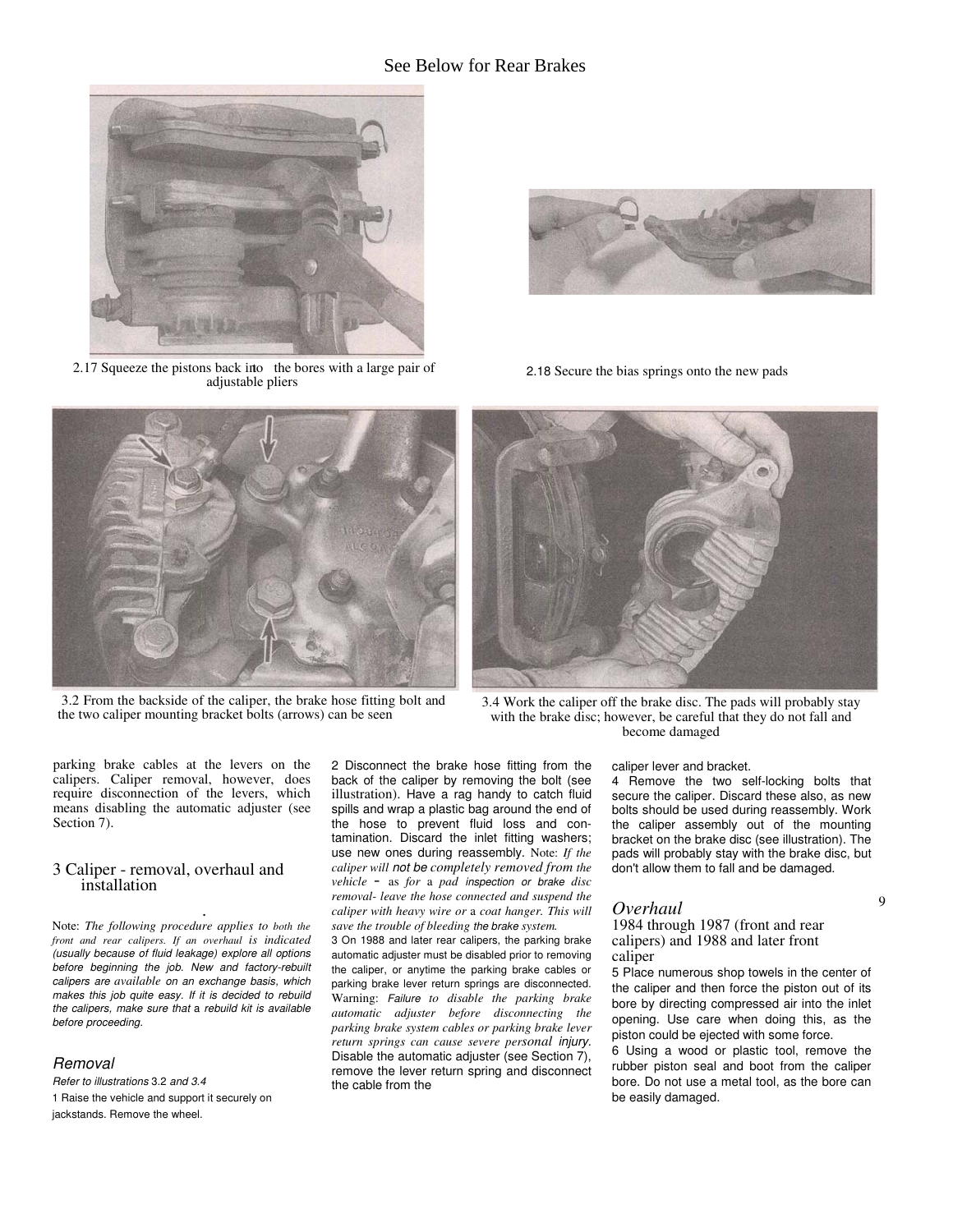

3.19 Remove the anchor bracket



3.20 Remove the springs from each end of the parking brake collar



3.21 Place a wood block or shop rag in the caliper as a cushion, then use compressed air to remove the piston from the caliper (use no more air pressure than necessary to ease the piston out of the bore)



3.22 Remove the clamp rod, actuating collar boot retainers, actuating collar boots, actuating collar and piston as a single assembly

7 Carefully inspect the piston and the bore for score marks, nicks, corrosion and damage of any kind. If any of the above are found, the caliper should be replaced with a new or rebuilt unit.

8 Remove the bleeder valve and rubber cap.

9 Inspect the guide pins for corrosion and damage. Replace them with new ones if nec-

essary.

10 Use clean brake fluid or denatured alcohol to clean all the parts. Warning: Do not, under any circumstances, use petroleumbased solvents to clean brake parts. Allow all parts to dry, preferably using compressed air to blowout all passages. Make sure the compressed air-is filtered, as a harmful lubricant residue will be present in unfiltered systems.

11 Check the fit of the piston in the bore by sliding it into the caliper. The piston should move easily.

12 Install the rubber cap over the bleeder

valve and thread the valve into the caliper. Tighten it securely.

13 Lubricate the new piston seal with silicone grease or clean brake fluid. Position the seal in the caliper bore groove, making sure that the seal does not twist.

14 Using silicone grease or clean brake fluid, lubricate the piston and the caliper bore.

15 Install the piston boot over the end of the piston with the fold of the boot facing out. Push the piston into the caliper and seat the boot in the groove in the bore. Push the piston all the way to the bottom of the bore. Check to make sure the boot is properly seated in the groove around the piston and in the caliper bore groove.

16 Lubricate the guide pins with silicone grease and place new boots over them. 17 Install the guide pins in the mounting bracket, seating the boots properly in the grooves in the pins and bracket.

1988 and later rear caliper

Refer to illustrations 3.19,3.20,3.21, 3.22, 3.23,3.24,3.25,3.30,3.31,3.32,3.34,3.35 and 3.36

Note: Purchase a brake caliper overhaul kit for your particular vehicle before beginning this procedure. ,

18 Clean the exterior of the brake caliper with brake system cleaner (never use gasoline, kerosene or any petroleum-based cleaning solvents), then place the caliper on a clean workbench.

19 Remove the anchor bracket (see illustration).

20 Remove the parking brake collar return springs (see illustration).

21 Place a wood block or shop rag in the caliper as a cushion, then use compressed air to remove the piston from the caliper (see illustration). Use only enough air pressure to ease the piston out of the bore. If the piston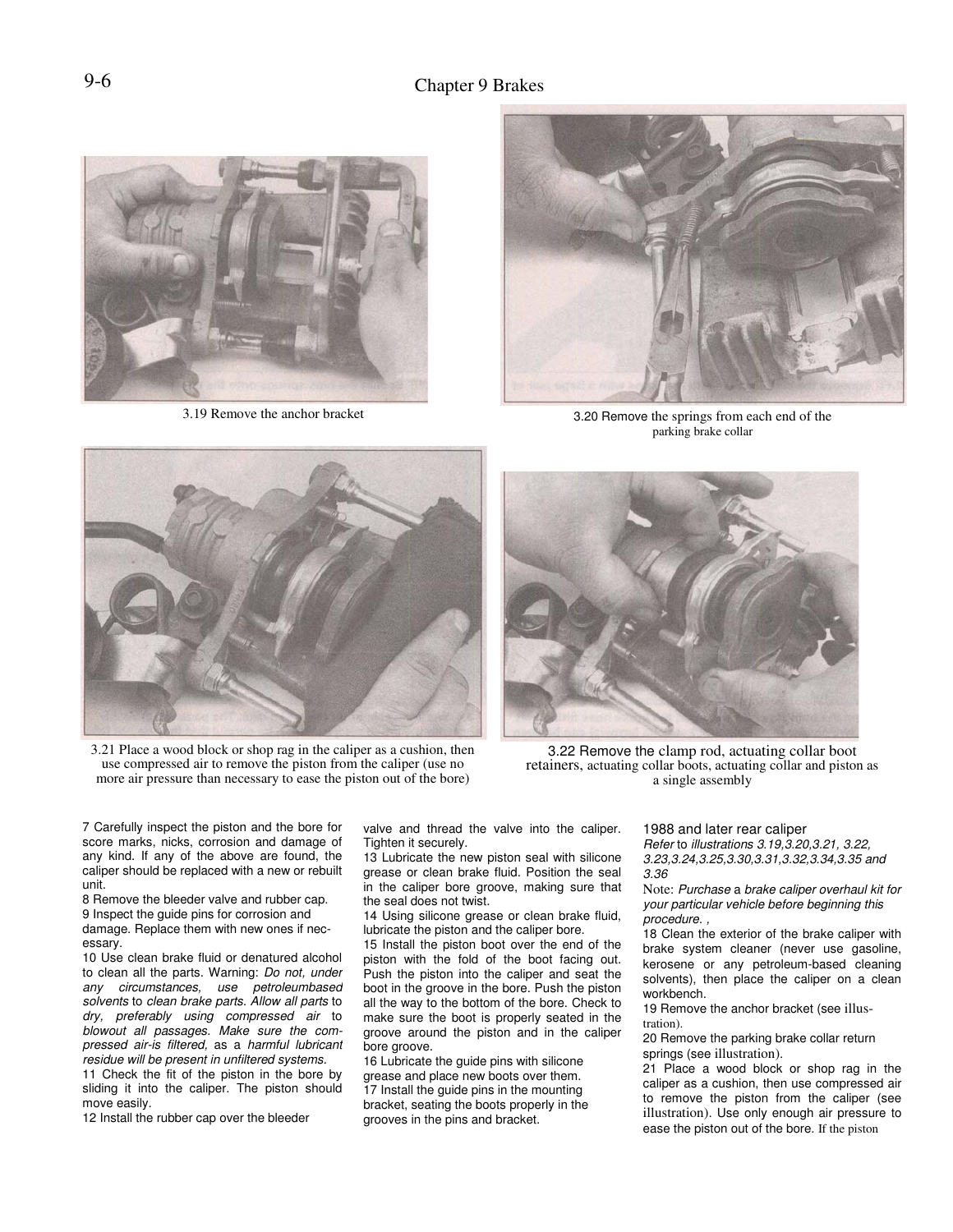

3.23 Slide the piston off the clamp rod bushing



3.24 Separate the clamp rod from the actuating collar boot retainers and actuating collar boots



3.25 Use a wood or plastic tool to remove the piston seal from the bore



3.30 Lubricate the clamp rod bushing with the supplied lubricant, then slide the piston onto the clamp rod bushing

is blown out, even with the cushion in place, it may be damaged. Warning: *Never place your fingers in front of the piston in an attempt to catch or protect it when applying compressed air* - *serious injury could occur.* 22 Remove the clamp rod, actuating collar boot retainers, actuating collar boots, actuating collar and piston as a single assembly (see illustration).

23 Slide the piston off the clamp rod bushing (see illustration).

24 Separate the clamp rod from the actuating collar boot retainers and actuating collar boots (see illustration).

25 Use a wooden or plastic tool to remove the piston seal from the bore (see illustration).

26 Carefully check the caliper bore for score marks, nicks, corrosion and excessive wear. Light corrosion may be removed with crocus cloth; otherwise, replace the caliper housing with a new one.

27 Clean all parts not included in the caliper repair kit with clean brake fluid or brake system cleaner. Do not, under any circumstances, use petroleum-based solvents. 28 Use compressed air to dry the parts and



3.31 Lubricate the piston bore with brake fluid, then place the assembled piston, actuating collar retainers and dust boots and clamp rod into the caliper I 9 assembly

blowout all the passages in the caliper housing and pleeder valve.

29 Lubricate the new piston seal with clean brake fluid and install it in the caliper bore groove. Make sure that the seal is not twisted. 30 Lubricate the clamp rod bushing and clamp rod with the liquid lubricant supplied in the overhaul kit, then slide the piston onto the

clamp rod bushing (see illustration).

31 Also lubricate the bead of the actuating collar, actuating collar boot and the boot's grove in the caliper with the same liquid lubricant. Lubricate the piston bore with brake fluid, then place the assembled piston, actuating collar retainers and dust boots and clamp rod into the caliper assembly (see illustration).